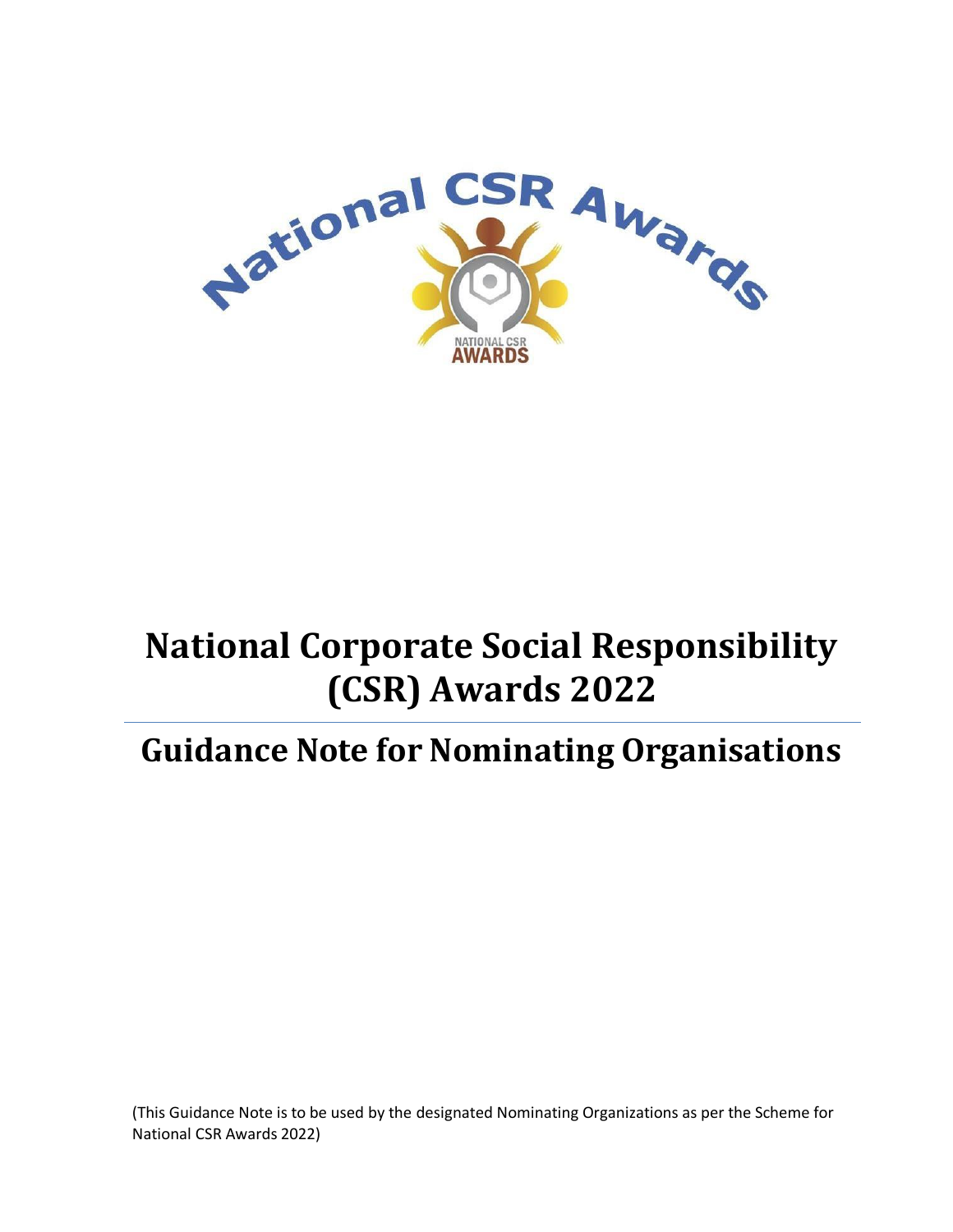#### **Table of Content**

| Sr. No. | Content                                                                               | Page No. |
|---------|---------------------------------------------------------------------------------------|----------|
| 1.      | Part 1 - Introduction                                                                 | 03       |
| 2.      | Part 2 - Guidance for Due Diligence by Nominating<br>Organizations                    | 06       |
| 3.      | Part 3 - What do Evaluators look for in Nominations for<br><b>National CSR Award?</b> | 09       |
| 4.      | Annexure A: Suggestive Standard Template for<br><b>Companies seeking Nominations</b>  | 12       |
| 5.      | Annexure B: Form for Nominations to be used by<br>Nominating Organizations            | 16       |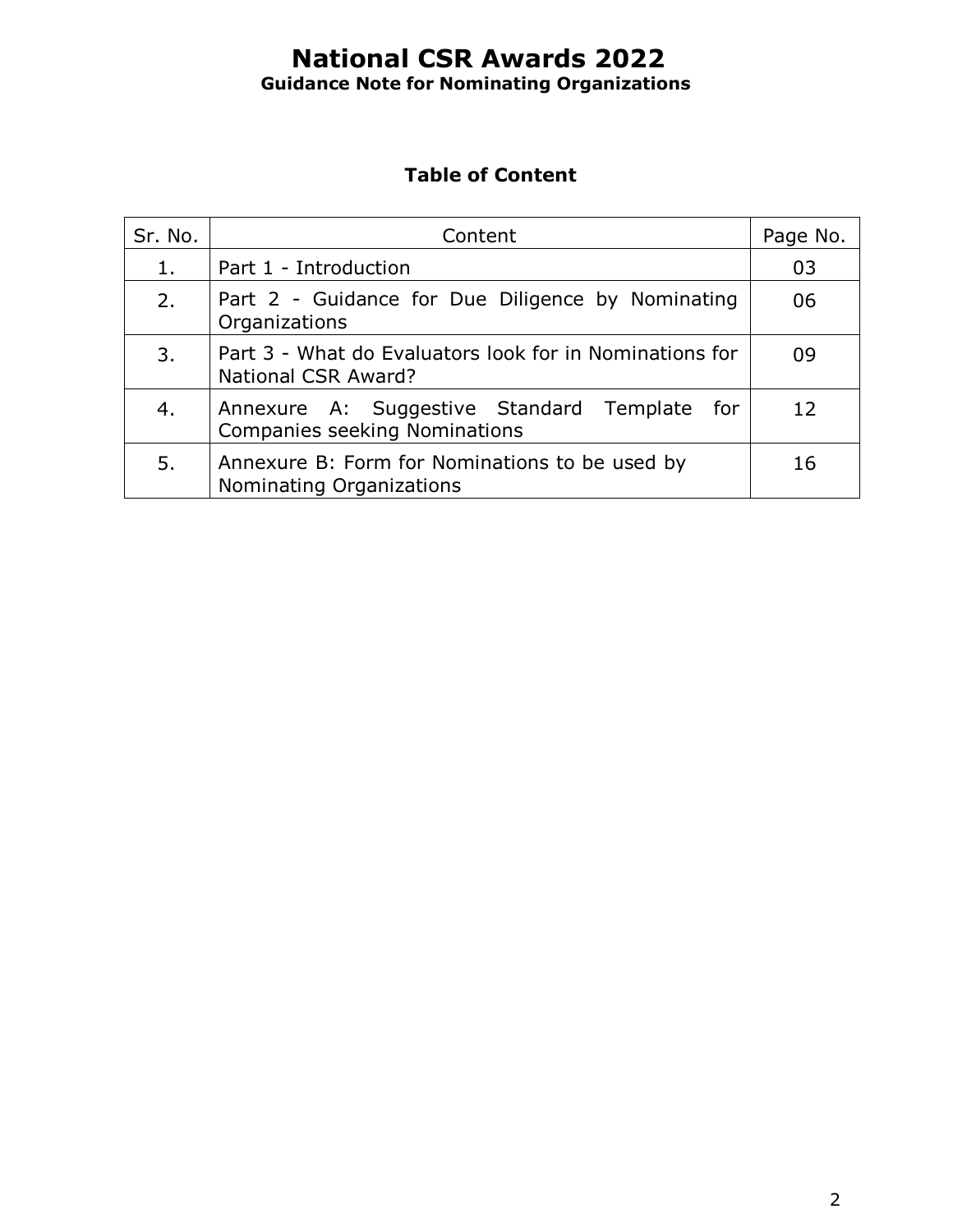**Guidance Note for Nominating Organizations**

#### **PART – 1**

#### **Introduction**

- **A. Nominating Organizations:** As per the Scheme of National Corporate Social Responsibility (CSR) Awards 2022, the following categories of organizations have been empowered to make nominations for National CSR Awards (NCSRA):
	- (i) Ministries/Departments of Govt. of India
	- (ii) State Governments and Union Territories (UTs)
	- (iii) Professional institutions: ICSI, ICAI,ICMAI and
	- (iv) National Level Trade and Industry Bodies/Chambers such as: Confederation of Indian Industry (CII), Federation of Indian Chambers of Commerce & Industry(FICCI), Associated Chambers of Commerce and Industry of India (ASSOCHAM), PHD Chamber of Commerce and Industry (PHDCCI), Small Industries Development Bank of India (SIDBI), Federation of Indian Micro and Small & Medium Enterprises (FISME), Standing Conference of Public Enterprises (SCOPE), Laghu Udyog Bharti, IMC Chamber of Commerce and Industry, Bombay Chamber of Commerce and Industry, Indian Chamber of Commerce (ICC), and India SME Forum.
- **B. Number of Nominations:** A nominating organization can nominate a total number of sixty nominations in the three categories of Awards (20 in each main category of the award):
- **C. Categories of Award:** There are three main categories of awards with total 20 sub-categories as under:

#### **Category 1 - Corporate Awards for Excellence in CSR: Recognition to a company based on total eligible CSR Spend (up to four awards):**

- **1.1.** Companies having eligible CSR Spend equal to and above Rs. 100 Crores;
- **1.2.** Companies having eligible CSR Spend equal to and above Rs. 10 Crores but less than Rs. 100 Crores;
- **1.3.** Companies having eligible CSR Spend equal to and above Rs.1 Crore but less than Rs.10 Crores; and
- **1.4.** Companies having eligible CSR Spend below Rs. 1 Crore.

One Award is reserved for Micro, Small and Medium Enterprises (MSMEs). CSR interventions in alignment with 'Category Objectives' carried out by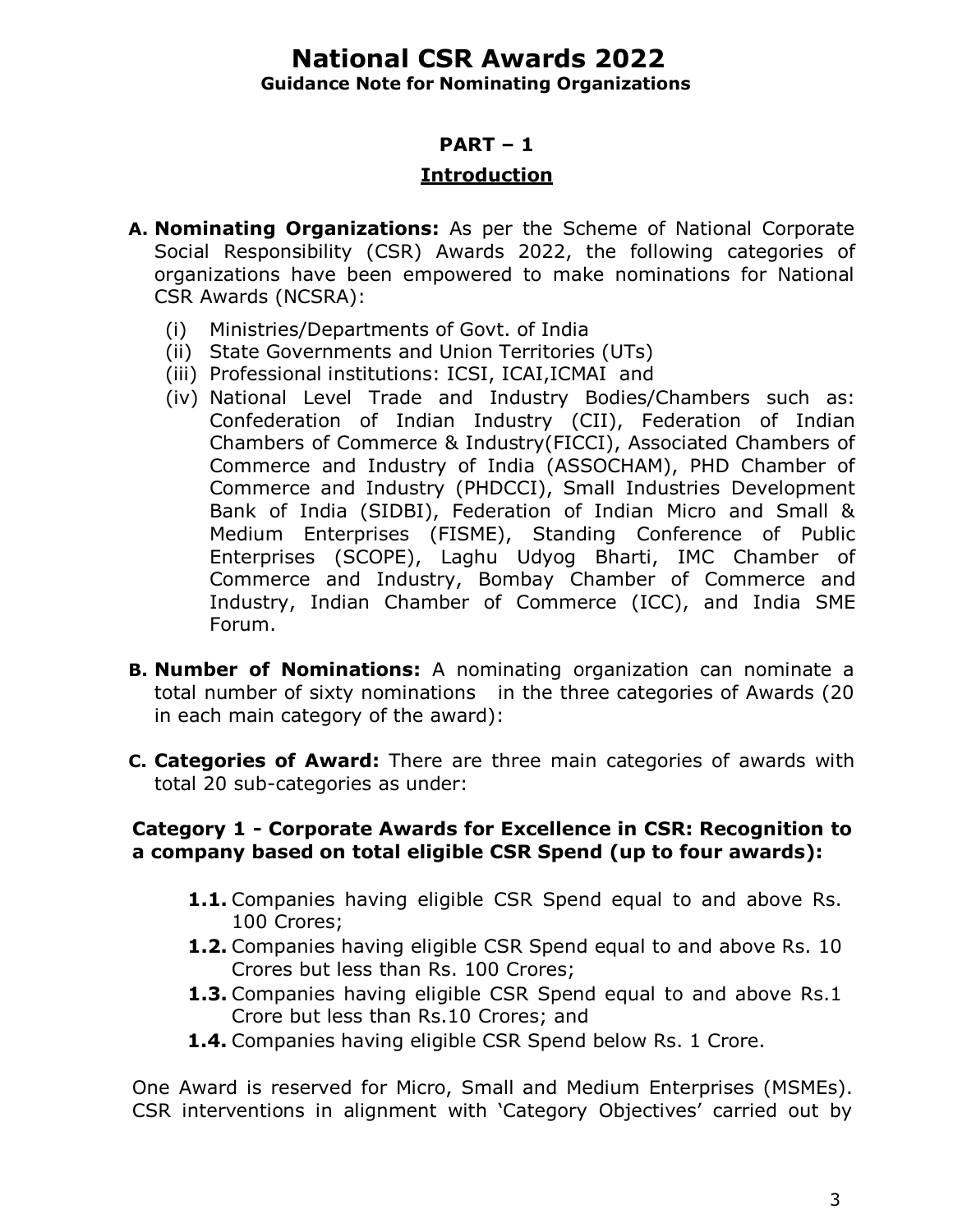Micro, Small and Medium Enterprises in accordance with Section 135 of the Companies Act, 2013 and the rules made there under, shall be considered for National CSR Awards in this Category.

**Runner-Ups**: In addition to four main awards, there may be four Runner-Ups of companies, which have undertaken appreciable CSR activities.

**Category 2 - CSR Awards for CSR in Aspirational Districts / Difficult Terrains: Recognition to a company based on its CSR efforts in challenging circumstances, aspirational districts, difficult terrains / disturbed areas, etc. (up to five awards) in following regions:**

- **2.1.** Northern India
- **2.2.** North East India
- **2.3.** Eastern India
- **2.4.** Western India
- **2.5.** Southern India

One Award is reserved for Micro, Small and Medium Enterprises (MSMEs). CSR interventions in alignment with 'Category Objectives' carried out by Micro, Small and Medium Enterprises in accordance with Section 135 of the Companies Act, 2013 and the rules made there under, shall be considered for National CSR Awards in this Category.

**Runner-Ups**: In addition to five main awards, there may be five Runner-Ups for companies which have undertaken appreciable CSR activities.

**Category 3 - Corporate Awards in CSR for Contribution in National Priority Areas:** Upto Eleven Awards to be chosen based on contribution to National Priority Areas so as to motivate corporates to spend in these areas.

- **3.1.** Education
- **3.2.** Skill Development and Livelihoods
- **3.3.** Agriculture and Rural Development
- **3.4.** Health, Safe Drinking Water and Sanitation
- **3.5.** Environment, Sustainable Development and Solar Energy
- **3.6.** Women and Child Development
- **3.7.** Technology Incubation
- **3.8.** Promotion of Sports
- **3.9.** Slum Area Development
- **3.10.** Heritage, Art and Culture
- **3.11.** Support to Differently-Abled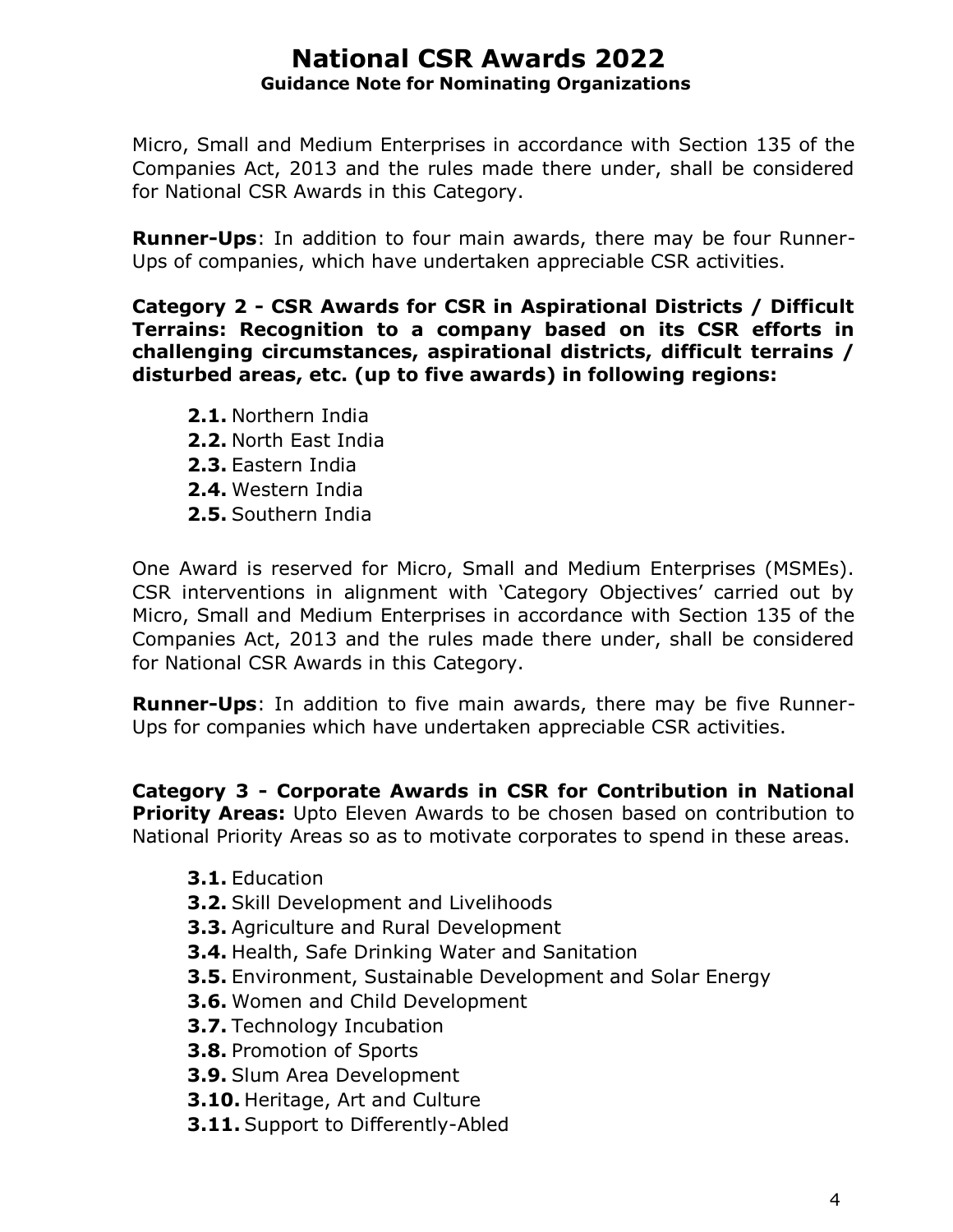One Award is reserved for Micro, Small and Medium Enterprises (MSMEs). CSR interventions in alignment with 'Category Objectives' carried out by Micro, Small and Medium Enterprises in accordance with Section 135 of the Companies Act, 2013 and the rules made there under, shall be considered for National CSR Awards in this Category.

**Runner-Ups**: In addition to eleven main awards, there may be eleven Runner-Ups of companies which have undertaken appreciable CSR activities.

- **D.** As per the Scheme of NCSRA, companies have been advised to seek nominations from the organizations empowered to make nominations. Accordingly, nominating organizations may suitably consider such submissions while sending nominations for National CSR Awards. Companies may be asked to furnish information by using suggestive standard template as placed at Annexure – A.
- **E.** Nominations for National CSR Awards are to be submitted online at [www.csr.gov.in.](http://www.csr.gov.in/) Received nominations will be assessed by an Expert Committee for short listing the companies in Phase 1 of the Awards. Form to be used by nominating organizations for making nominations is placed at Annexure – B.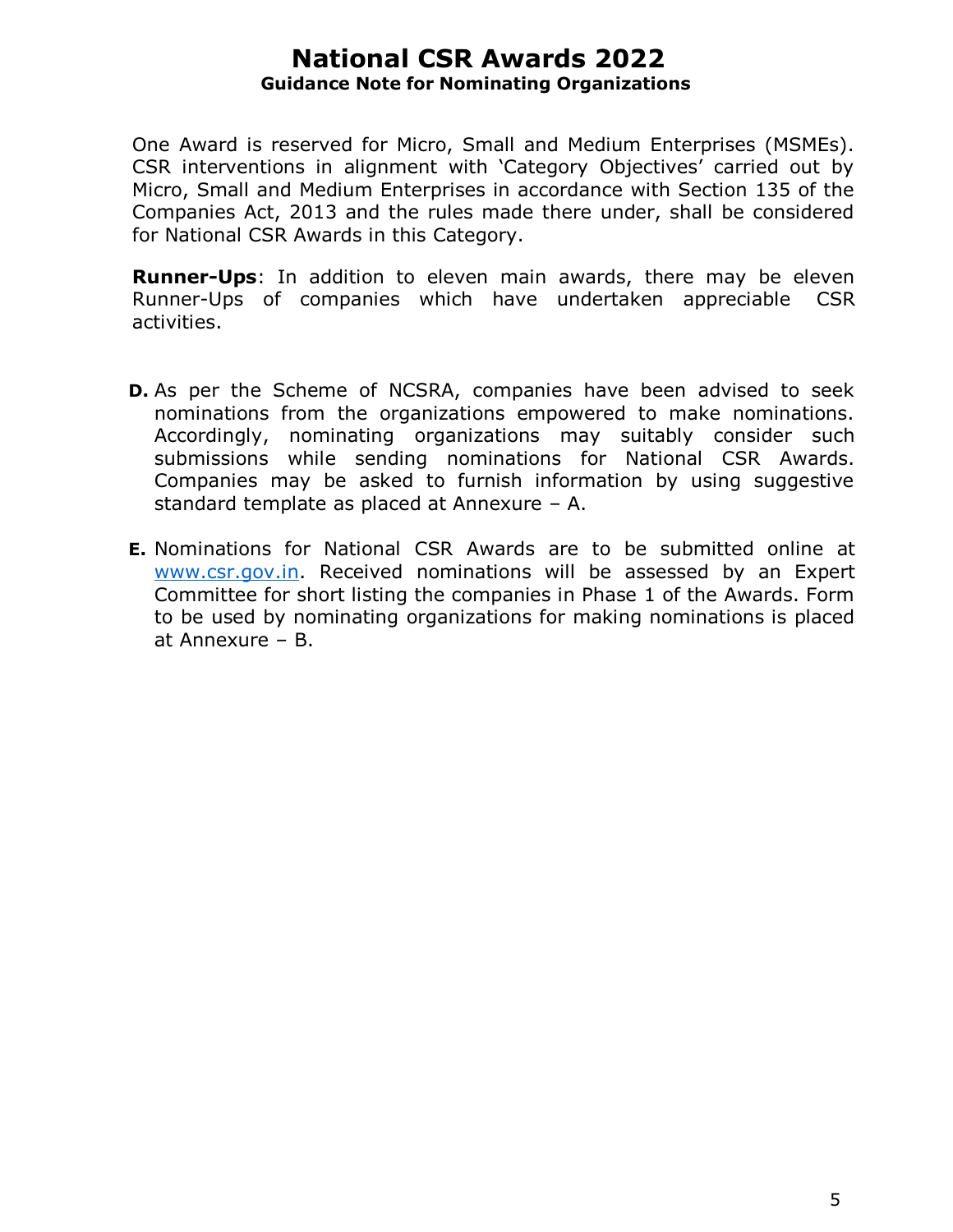#### **Guidance Note for Nominating Organizations**

#### **PART – 2**

#### **Guidance for Due Diligence by Nominating Organizations**

Each nominating organization is expected to carry out due diligence of the Companies / CSR Projects before making their nominations for the National CSR Awards. Guidance Note below provides a suggestive criterion for the due diligence to be carried out by the nominating organizations:

#### **A.Generic Consideration related to the Company**

- a. Is the company registered under the Companies Act, 2013?
- b. Consideration may be done based on self declaration from the respective company on the following issues, if the company is not compliant, justification on relevant aspects may be provided to the nominating organization:
	- Compliance under the Companies Act, 2013 and the rules made there under - (Yes/No)
	- Compliance under the relevant SEBI Laws (wherever applicable) (Yes/No)
	- Compliance with RBI Directions and Guidelines (wherever applicable) - (Yes/No)
	- Compliance under the taxation laws and the provisions thereof (Yes/No)
	- Compliance under the applicable labour laws (Yes/No)
	- Compliance under applicable environmental laws (Yes/No)
	- Compliance with the applicable economic and commercial laws (Yes/No)
	- Compliance with the applicable industrial laws (Yes/No)
- c. Complaints and pending cases (if yes, please provide adequate details)
	- Any pending civil or criminal cases against the company (Yes/No)
	- Are there any litigations pending against the promoters / directors / managerial personnel of the company? (Yes/No)
	- Any other Complaints / Investigations / inspections/ proceedings against the company - (Yes/No)

#### **B.Considerations related to the CSR Project / Programme**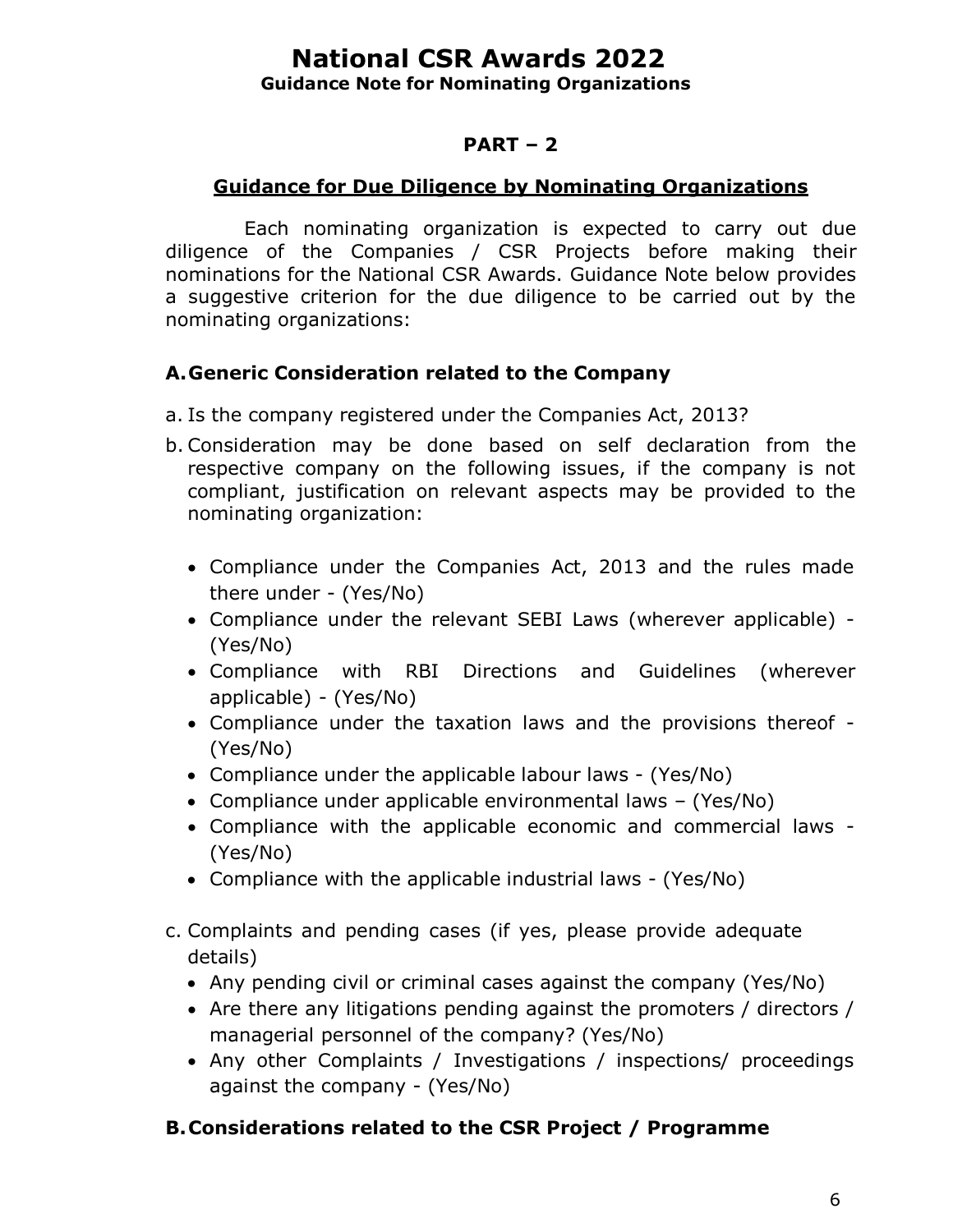- a. Is the company compliant under the provisions of Section 135 of the Companies Act, 2013 and the rules made there under?
- b. To check if the actual CSR expenditure is equal to or more than the prescribed CSR amount in the given financial year.
- c. Consideration of change(s) brought in the lives of the target beneficiaries through the CSR Project / Programme?
- d. Consideration of the numbers of direct and indirect beneficiaries, numbers of villages or cities benefitting / benefitted from the CSR intervention(s)
- e. Use of technology, innovations, approaches in addressing identified problem/s through CSR project / programme
- f. Sustainability of the CSR project / programme
- g. Replicability of the CSR project/programme
- h. Consideration and Verification from the Need Assessment and Baseline studies related to particular CSR project / programme
- i. Convergence of CSR initiatives with the Global/National/Local Developmental Goals such as SDGs
- j. Consideration of Impact of the CSR project / programme (may be verified from the Annual Report and Website of the company, Impact Assessment Report of the particular CSR project / programme, etc.) - (*The impact of CSR programme / project would be considered upto 31.03.2021 i.e. between 01.04.2018 to 31.03.2021*)
- k. Consideration of consistency of the activities and outputs of the CSR project / programme with attainment of its Objectives? And to what extent were the objectives achieved / are likely to be achieved?

### **C.Following documents may be referred for verifications:**

- a. Information available in Public Domain
- b. Important Inputs about the companies available in Press / Media and their Reports
- c. Feedbacks/ Information available from Regulatory Bodies
- d. Website of respective companies
- e. Secretarial Audit Report
- f. Statutory Audit Report
- g. Business Responsibility/Sustainability Report
- h. CSR Annual Report
- i. Directors' Report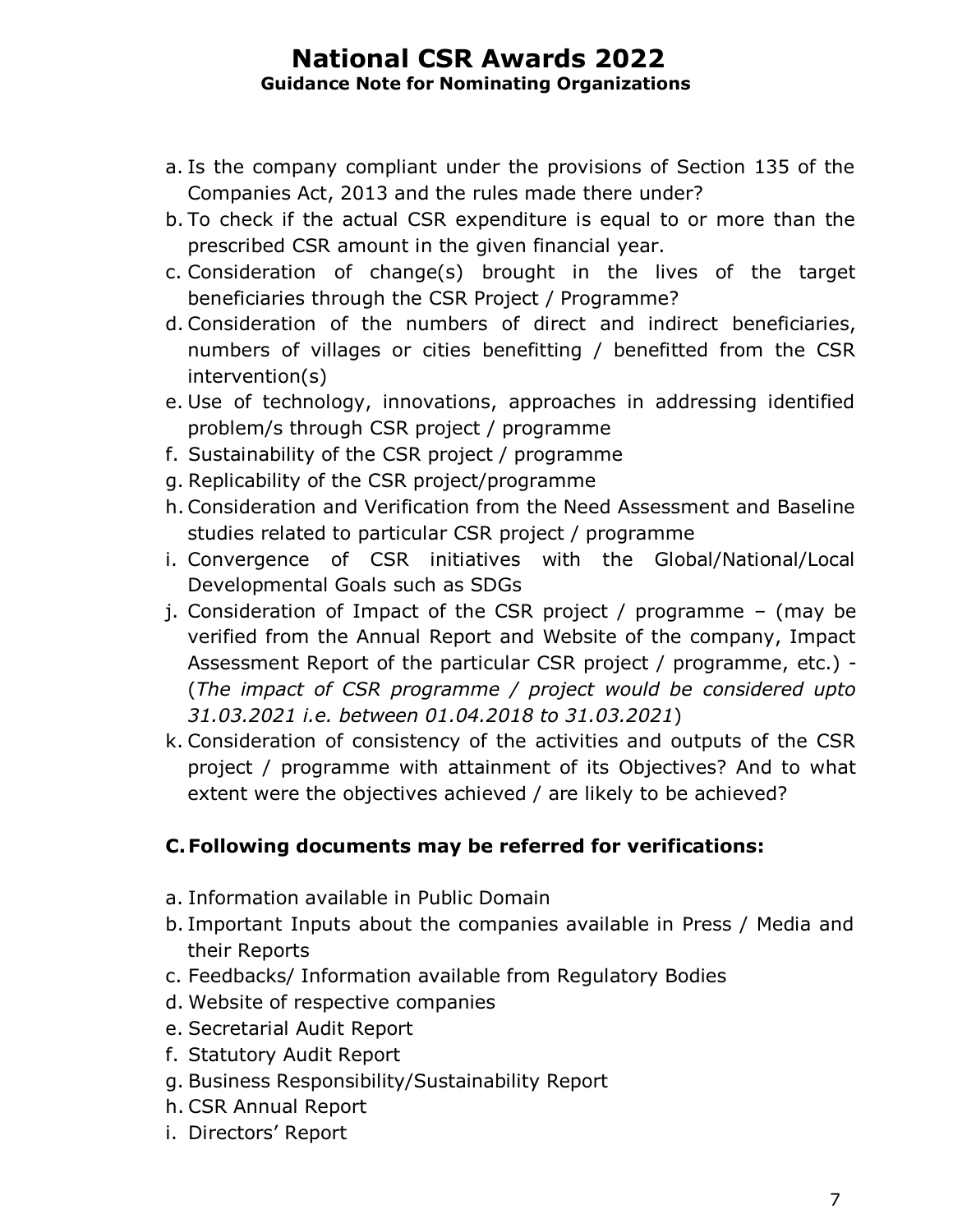- j. CSR Project Base-line Study Report
- k. CSR Project Need Assessment Report
- l. CSR Project Mid-term Evaluation Reports
- m. CSR Project Impact Assessment Report
- n. CSR Policy
- o. Composition and Functioning of the CSR Committee through Minutes of the Meetings
- p. Approved Concept Note of the CSR Projects / Programmes including the Objectives
- q. CSR Project Monitoring Indicators / LFA Documents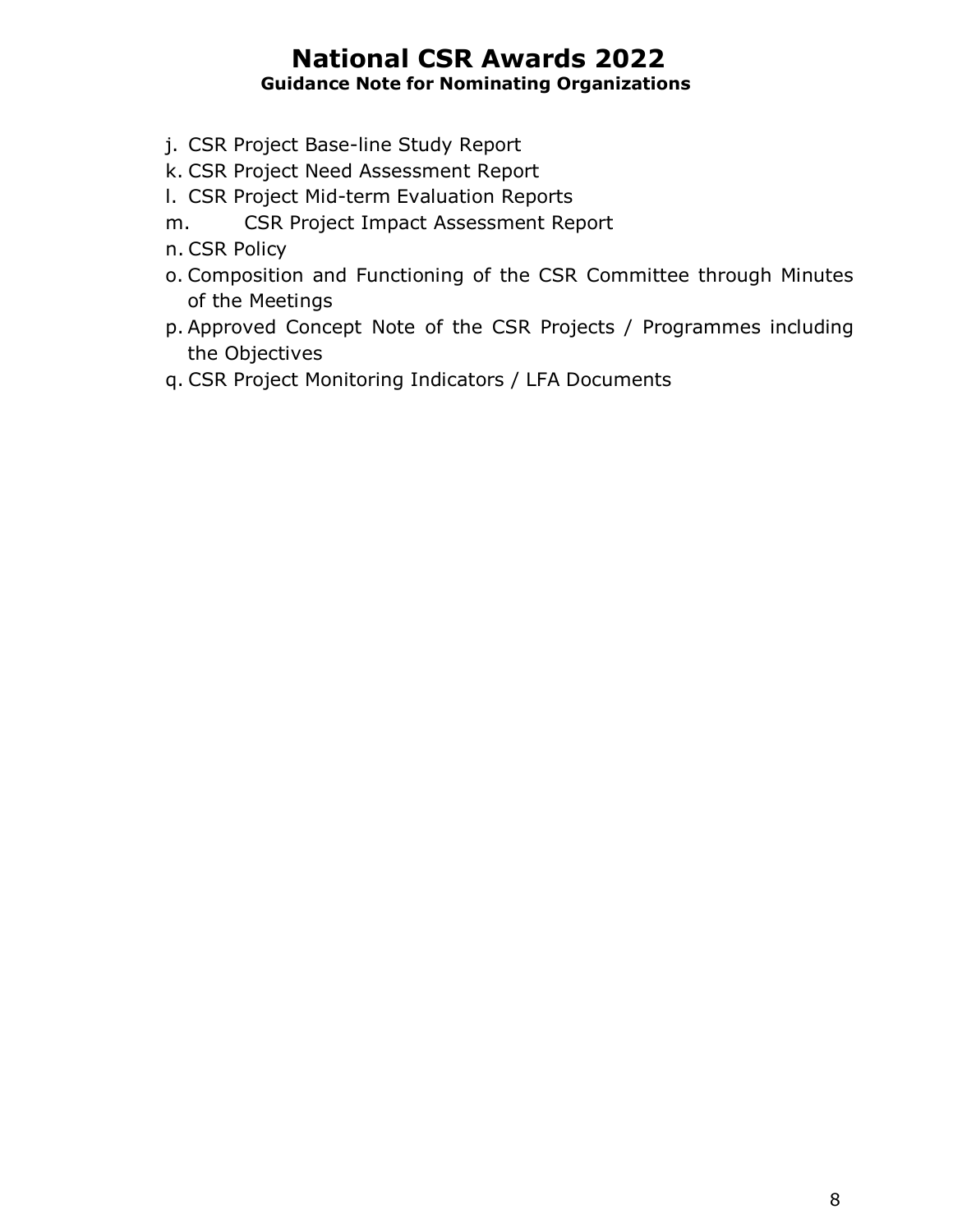**Guidance Note for Nominating Organizations**

# **PART – 3**

# **What do Evaluators look for in Nominations for National CSR Award?**

1. What is the Eligible CSR spending of the Company for the Financial Year 2018-19 and 2019-20? Has it been calculated as per Section 135 of the Companies Act, 2013 and the rules made there under? What is the actual CSR spending of the Company in the Financial Year 2018- 19 and 2019-20? Your answer should focus on the following details:

a) The Eligible CSR spend of the Company for the Financial Year 2018-19 and 2019-20 should be calculated as per the provisions contained in Section 135 of the Companies Act, 2013, i.e., it should be 2% of the average net profit of the previous three consecutive years.

b) What is the Actual CSR Spend of the Company for the Financial Year 2018-19 and 2019-20? What percentage does it form of the Eligible CSR Spend?

| Sr.<br>No. | <b>Particulars</b>                                                                                          | <b>Amount in INR</b>                             |
|------------|-------------------------------------------------------------------------------------------------------------|--------------------------------------------------|
| 1.         | Net Profit (FY2015-16, 2016-17, 2017-<br>18 & 2018-19) as per Section 198 of<br>the Companies Act, 2013     | 2015-16:<br>2016-17:<br>$2017 - 18:$<br>2018-19: |
| 2.         | Average net profit for FY 2018-19 & FY<br>(As per Section198 of<br>2019-20<br>Companies Act, 2013).         | 2018-19:<br>2019-20:                             |
| 3.         | Prescribed CSR Expenditure i.e., two<br>percent of the amount listed as<br>mentioned at serial no.(ii)above | 2018-19:<br>2019-20:                             |
| 4.         | <b>Actual CSR Spent</b>                                                                                     | 2018-19:<br>2019-20:                             |

An illustration in a tabular form is given below:

A company for which actual CSR expenditure is equal to or in excess of prescribed CSR expenditure will receive greater marks in assessment.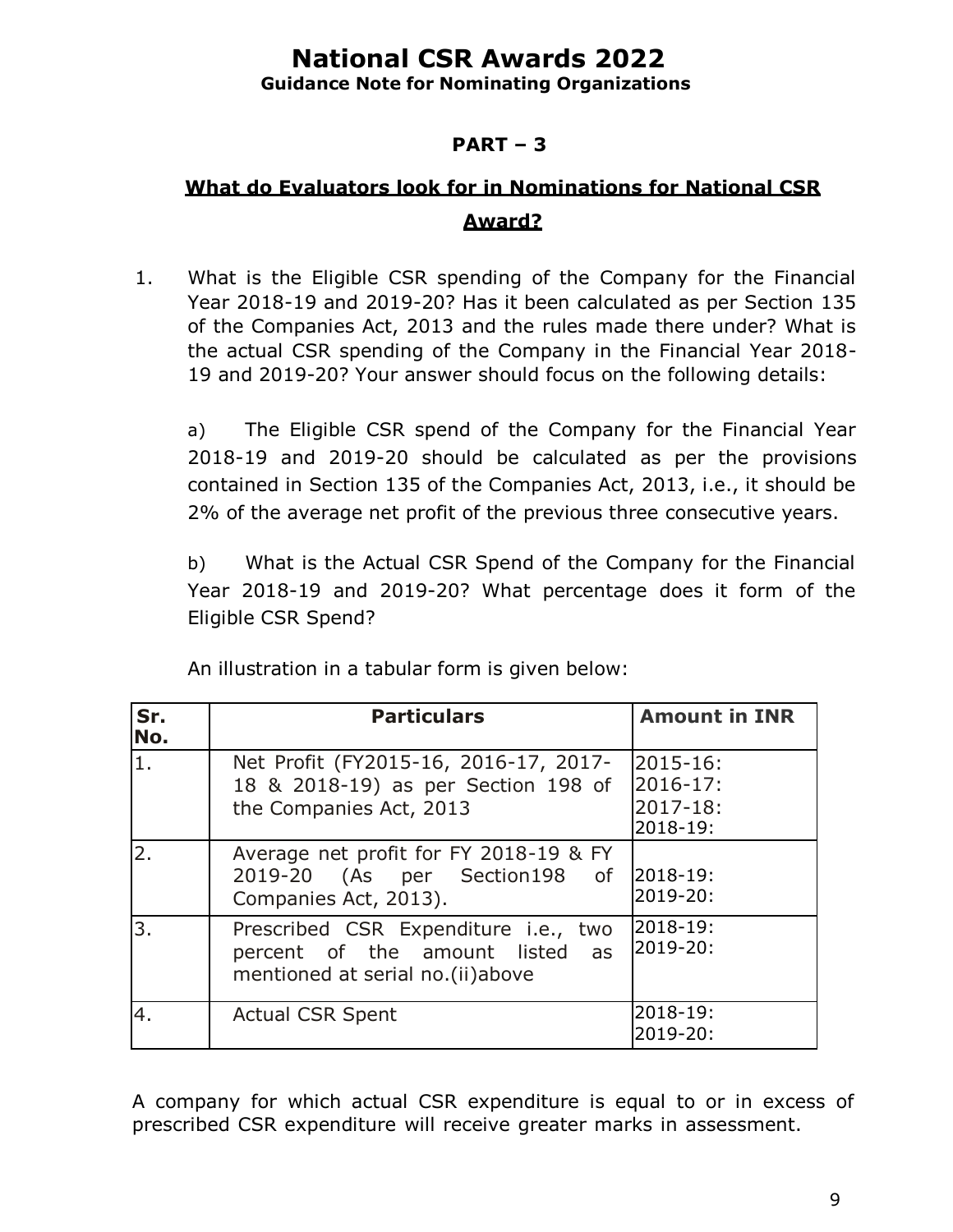Companies for which actual CSR expenditure is less than the prescribed CSR expenditure will receive lower marks in assessment.

2. What are the CSR interventions carried out by the Company? Bring out the impact, innovation, sustainability, scalability and replicability of the said CSR interventions.

a) In order to provide information pertaining to impact of CSR intervention(s) information on the following may be provided (*The impact of CSR programme / project would be considered upto 31.03.2021 i.e. between 01.04.2018 to 31.03.2021*):

What change(s) the CSR intervention has brought in the lives of the target beneficiaries?

What is the number of beneficiaries of the CSR intervention(s)?

How many villages or cities are / were benefitting from the CSR intervention(s)?

b) In order to provide information pertaining to innovation of CSR intervention(s), information on the following may be provided:

Has there been use of technology in addressing a problem through CSR intervention?

Has there been a different approach to project / programme management in the CSR intervention?

You may provide information as to how the old approach, if any, which was being followed in a similar context, was unable to address the challenge(s) at hand. Also, what incremental benefits have accrued on account of the said innovation?

c) In order to provide information pertaining to sustainability of CSR intervention(s), information on the following may be provided:

Whether continuation of the Project has been taken care of after the withdrawal of CSR funding?

In case the CSR intervention has provided or is providing a service, is there a provision of levying user fee for sustaining the project in future?

Does the project adequately address environmental risks, if any?

Is there a stakeholder group in existence which is already taking care of sustainability of the CSR intervention(s)?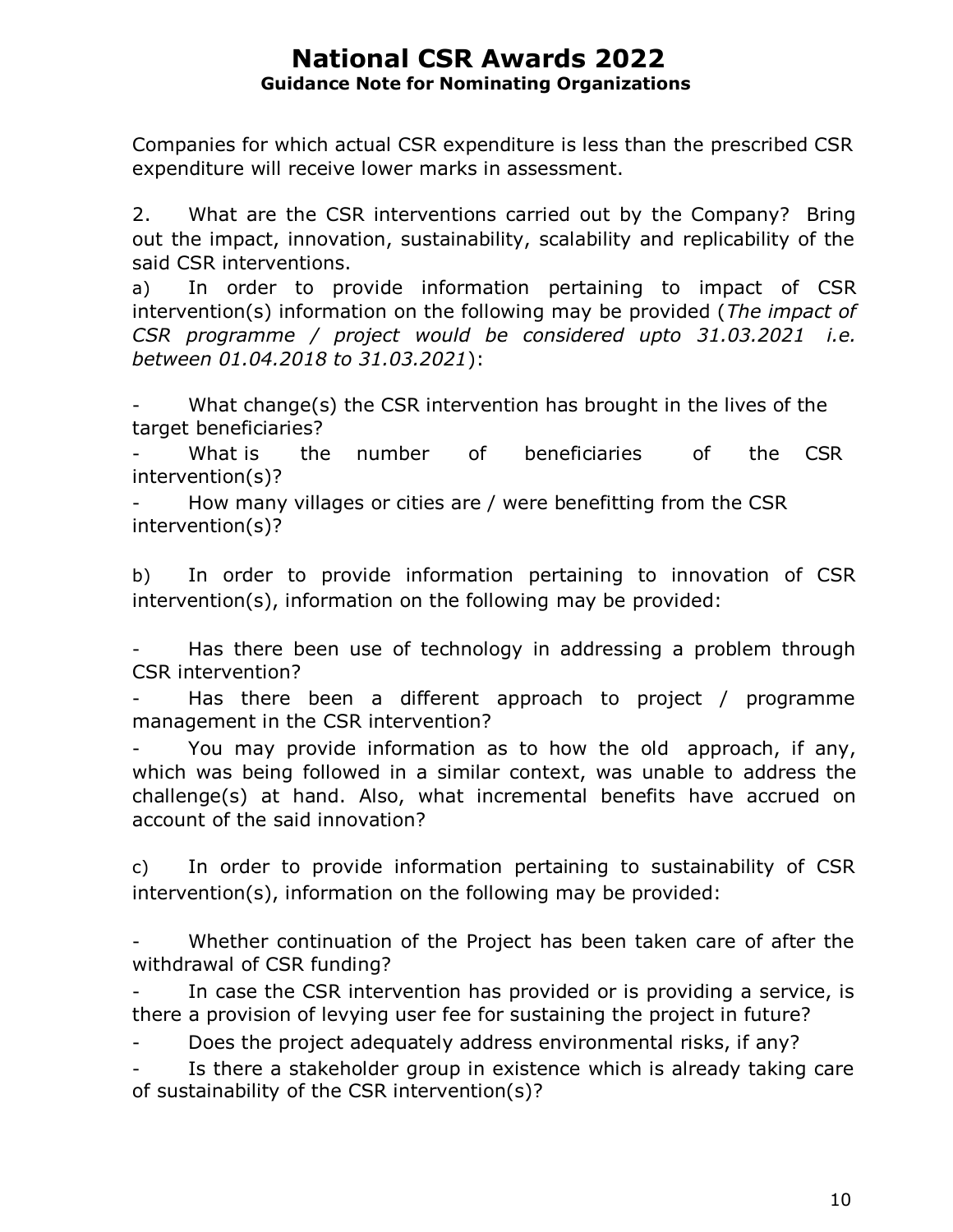d) In order to provide information pertaining to scalability of CSR intervention(s), information on the following may be provided:

Whether the CSR intervention was initially taken up at a smaller scale and has been subsequently scaled up?

What was the number of beneficiaries initially? And what is the number of beneficiaries after scaling up of the CSR intervention(s)?

How many villages or cities were benefitting from the CSR intervention(s) initially? And what is the number of villages or cities which are benefitting from the CSR intervention(s) after scaling up of the CSR intervention(s)?

Has there been use of technology in scaling up the solution through CSR intervention?

e) In order to provide information pertaining to replicability of CSR intervention(s), information on the following may be provided:

Has the CSR intervention been implemented at any other location(s) successfully after an initial success of the CSR intervention? Provide the details of such successful replications.

3. Explain how the CSR intervention of the nominated company is witnessing engagement of your organization? Explain in terms of designing, implementation, and monitoring and impact assessment of CSR intervention.

Whether the CSR intervention by a Company was based on a particular need observed / conveyed by your Organization?

Has the CSR intervention of your nominated Company conceptualized as part of larger developmental Agenda / Strategy of Government /Organization?

4. What are the key reasons of you nominating the Company? Bring out relevant extent to which the said activity is suited to the priorities and policies of target group / recipient? In evaluating the relevance of a Programme /Project, it is useful to consider the following questions:

Has it solved or will it solve long pending problem(s) of the target beneficiaries?

Are the activities and outputs of the Programme / Project consistent with overall goal and the attainment of its Objectives?

To what extent were the Objectives achieved/ are likely to be achieved?

\*\*\*\*\*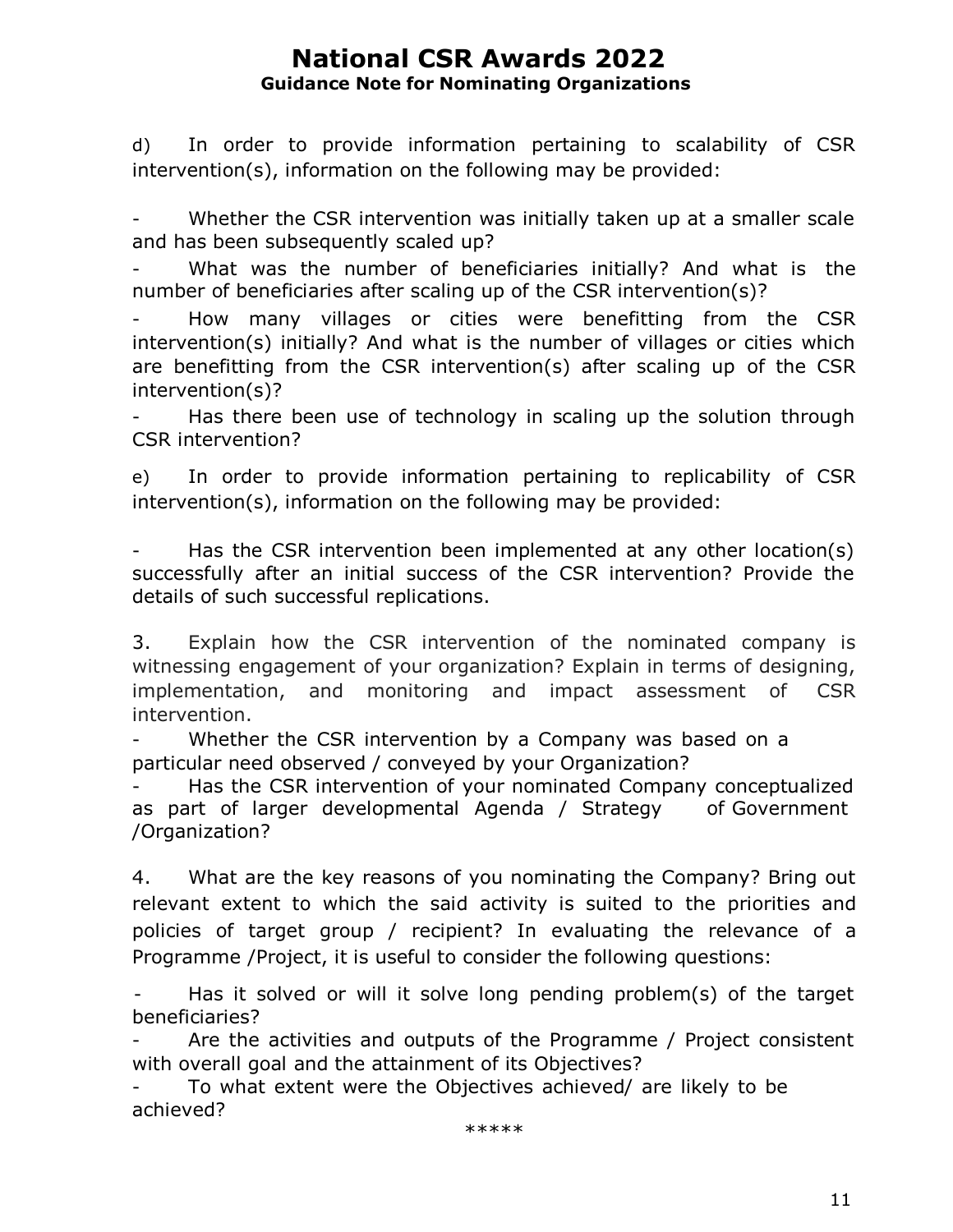#### **Annexure – A**

#### **Suggestive Standard Template for Companies seeking Nominations**

#### *(To be submitted to a Nominating Organization only)*

1. Name of the Company: CIN :

Name of the CSR Head / person to be contacted along with designation:

Tel: Mobile: Email:

2. a) Eligible CSR Amount for Financial Year 2018-19 & 2019-20:

b) Actual CSR spent in Financial Year 2018-19 & 2019-20:

- 3. Name of the CSR project being nominated:
- 4. Key / central focus of the project:
- 5. Whether implemented in project mode: Yes/No

6. Duration / projected duration of the project: Years months

- 7. Start Date of the project (DD/MM/YY):
- 8. End Date of the project (DD/MM/YY): *(The impact of CSR programme / project would be considered upto 31.03.2021 i.e. between 01.04.2018 to 31.03.2021).*

9. Amount allocated for CSR Project being nominated (in Cr.) (in FY 2018-19 & FY 2019-20):

10. Amount spent on the CSR Project being nominated (in Cr.) (in FY 2018-19 & FY 2019-20):

11. CSR interventions and their impact, innovation, sustainability, scalability and replicability carried out by the company.

12. Has the company undergone Impact Assessment of the Project: (Yes / No)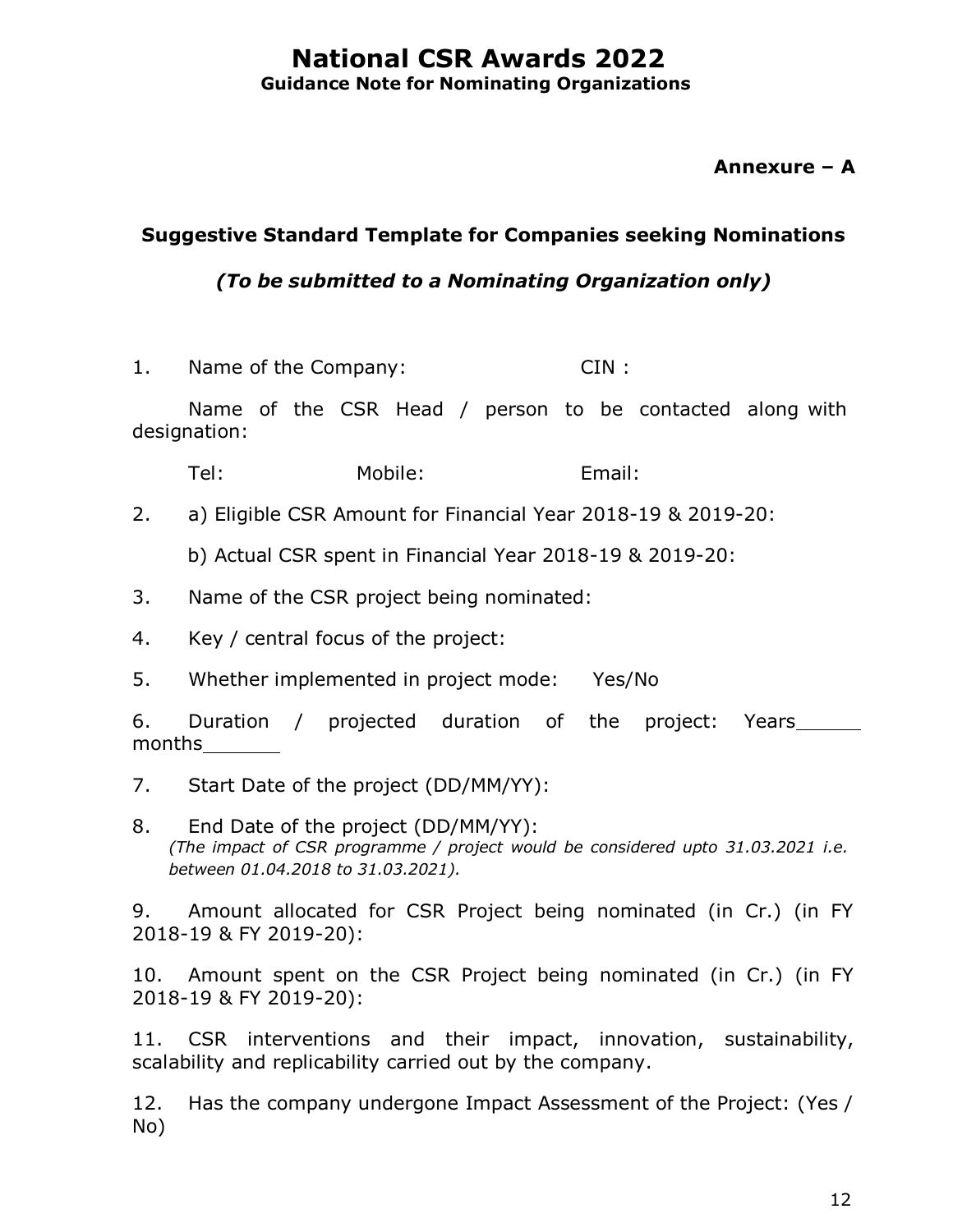If yes, has it been conducted –

- a. Deploying internal resources
- b. Engaging third party / agency

13. Is the Impact Assessment Report available for the project being nominated? (Yes/No)

14. Mention three key quantitative impacts of the Project:

15. Mention three key qualitative impacts of the Project:

16. Details of how the nominating organization has supported the Nominated Project / CSR activities of the company (if any).

17. Justification on why the CSR project should be nominated for the awards?

18. Category of the award in which nomination is sought (tick appropriate category/ sub-category):

#### **Category I - Corporate Awards for Excellence in CSR:**

#### **Sub-Categories-**

- A. Companies having eligible CSR Spend equal and above Rs. 100 Crores;
- B. Companies having eligible CSR Spend equal and above Rs. 10 Crores and less than Rs. 100 Crores;
- C. Companies having eligible CSR Spend equal and above Rs.1 Crore and less than Rs.10 Crores; and
- D. Companies having eligible CSR Spend below Rs. 1 Crore.

#### **Category II - CSR Awards for CSR in Aspirational Districts/ Difficult Terrains:**

#### **Sub-Categories-**

- A. Northern India
- B. North-East India
- C. Eastern India
- D. Western India
- E. Southern India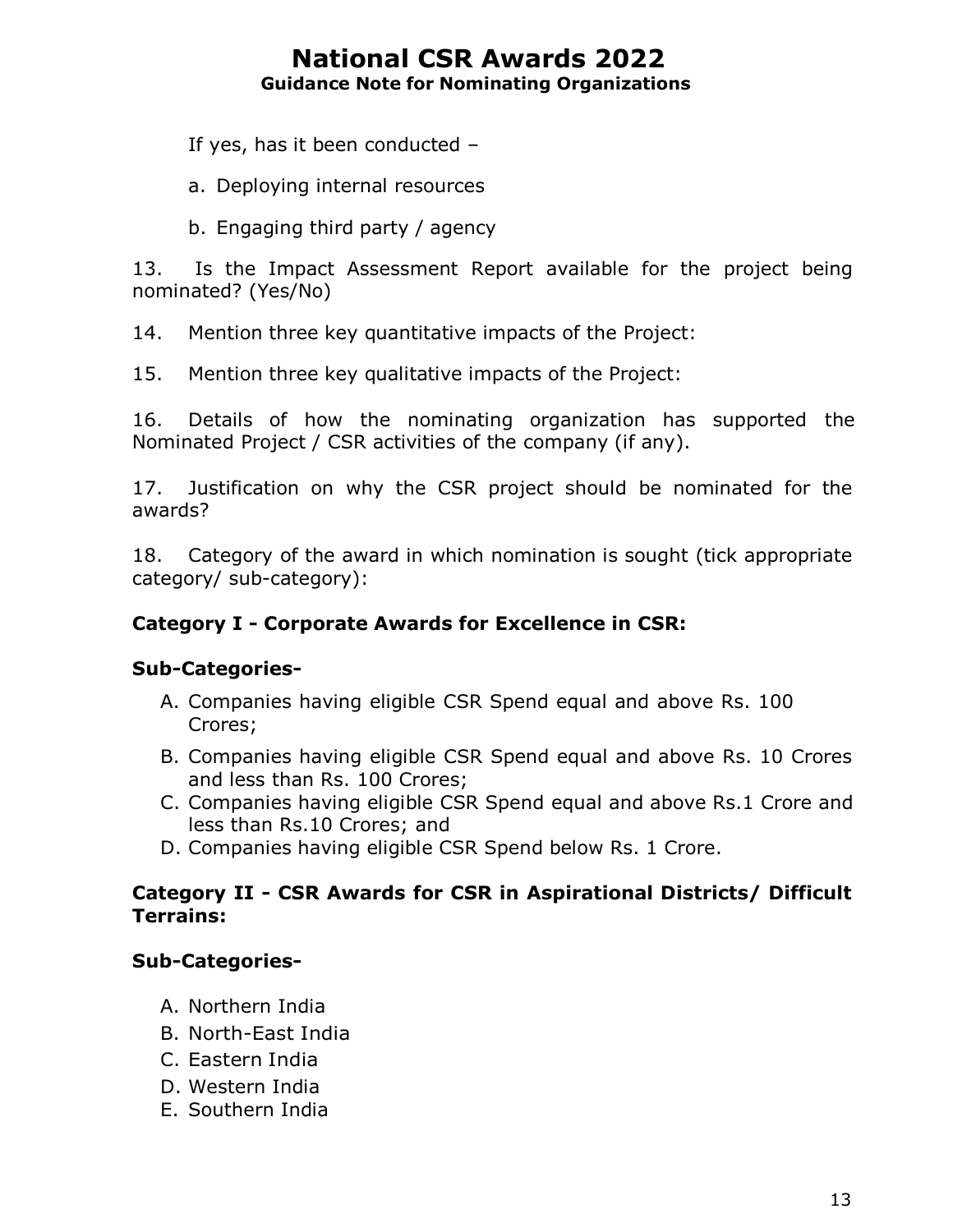- *Mention Name of the District(s) if applying under Category 2 (CSR Awards for CSR in Aspirational Districts / Difficult Terrains.*
- *Mention Name, Telephone, Email of the Nodal officer of Aspirational District CSR Programme / project (if any)*

#### **Category III - CSR Awards for Contribution to the National Priority Areas:**

### **Sub-Categories-**

- A. Education
- B. Skill Development and Livelihoods
- C. Agriculture and Rural Development
- D. Health, Safe Drinking Water and Sanitation
- E. Environment, Sustainable Development and Solar Energy
- F. Women and Child Development
- G. Technology Incubation
- H. Promotion of Sports
- I. Slum Area Development
- J. Heritage, Art and Culture
- K. Support to Differently-Abled

# **19. Self Declaration by the Company:**

a. Is the company registered as per the Companies Act, 2013? (Yes/No)

b. Is the company compliant under the Companies Act, 2013 and the rules made there under? (Yes/No)

c. Is the company compliant under the relevant SEBI Regulations? (wherever applicable) (Yes/No)

d. Is the company compliant with RBI Directions and Guidelines (wherever applicable) (Yes/No)

e. Is the company compliant under the taxation laws and the provisions thereof (Yes/No)

f. Is the company compliant under the applicable labor laws? (Yes/No)

g. Is the company compliant under applicable environmental laws? (Yes/No)

h. Is the company compliant with the applicable economic and commercial laws - (Yes/No)

i. Is the company compliant with the applicable industrial laws?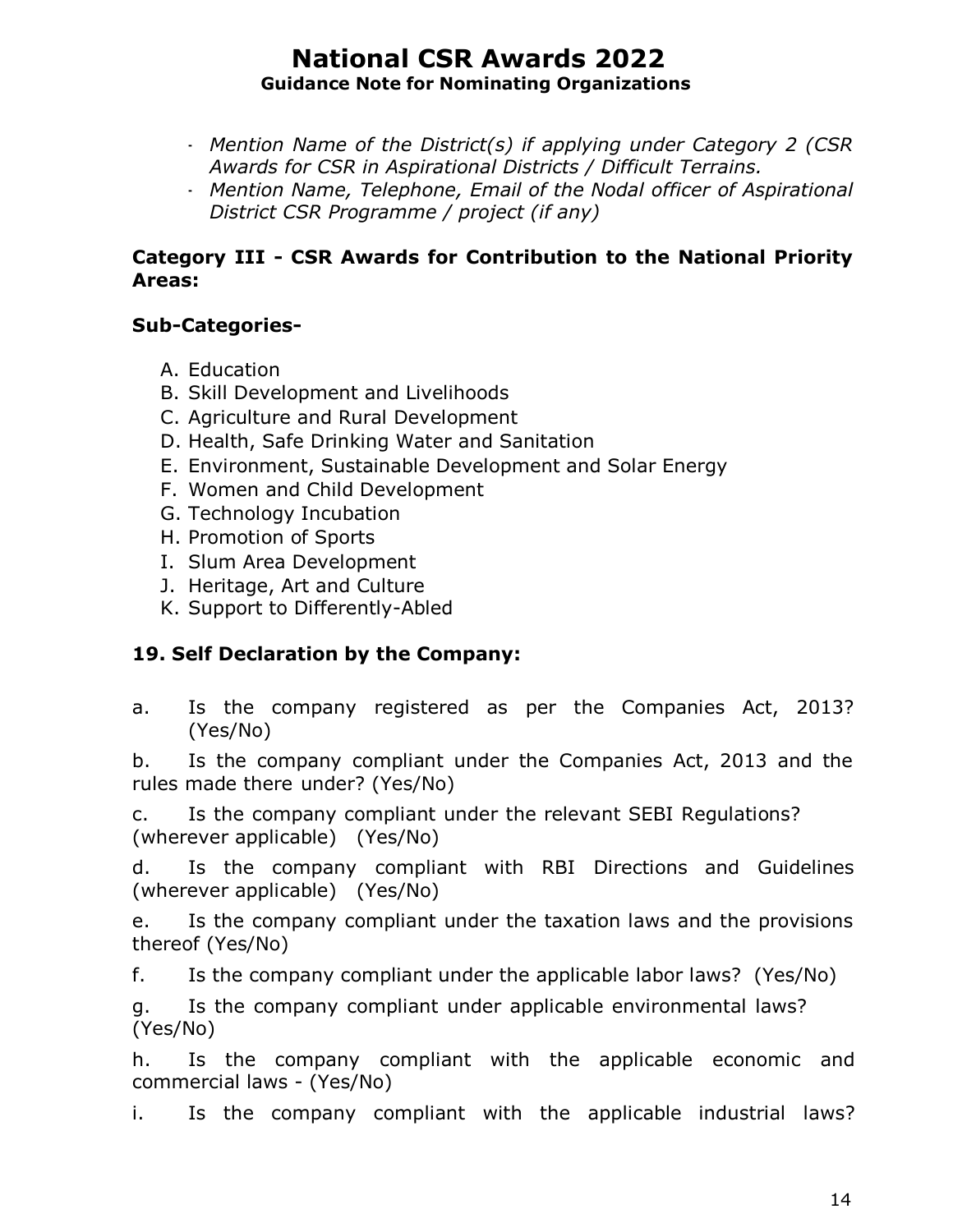(Yes/No)

j. Complaints and pending cases (if yes, please provide adequate details)

k. Are there any pending civil or criminal cases against the company (Yes/No)

l. Are there any litigations pending against the promoters / directors / managerial personnel of the company? (Yes/No)

m. Are there any other Complaints / Investigations / inspections/ proceedings against the company? (Yes/No)

### **20. Information related to the CSR Project / Programme being considered for nomination**

a. What are the change(s) brought in the lives of the target beneficiaries through the CSR Project / Programme?

b. What is the number of direct and indirect beneficiaries, number of villages or cities benefitting / benefitted from the CSR intervention(s)?

c. Is there use of technology, innovation or a different approach in addressing identified problem/s through CSR project / programme?

d. What is the sustainability strategy of the CSR project / programme?

e. What is the probability of Replicability of the CSR project/programme?

f. Are the Need Assessment and Baseline studies related to particular CSR Project / Programme conducted? (If yes, are the reports available?)

g. Is there any convergence of CSR initiatives with the Global / National / Local Developmental Goals such as SDGs?

h. Do the CSR Projects / Programmes have any impact? (may be verified from the Annual Report and Website of the company, Impact Assessment Report of the particular CSR project / programme, etc.)

i. Is there any consistency of the activities and outputs of the CSR project / programme with attainment of its Objectives? And to what extent were the objectives achieved / are likely to be achieved?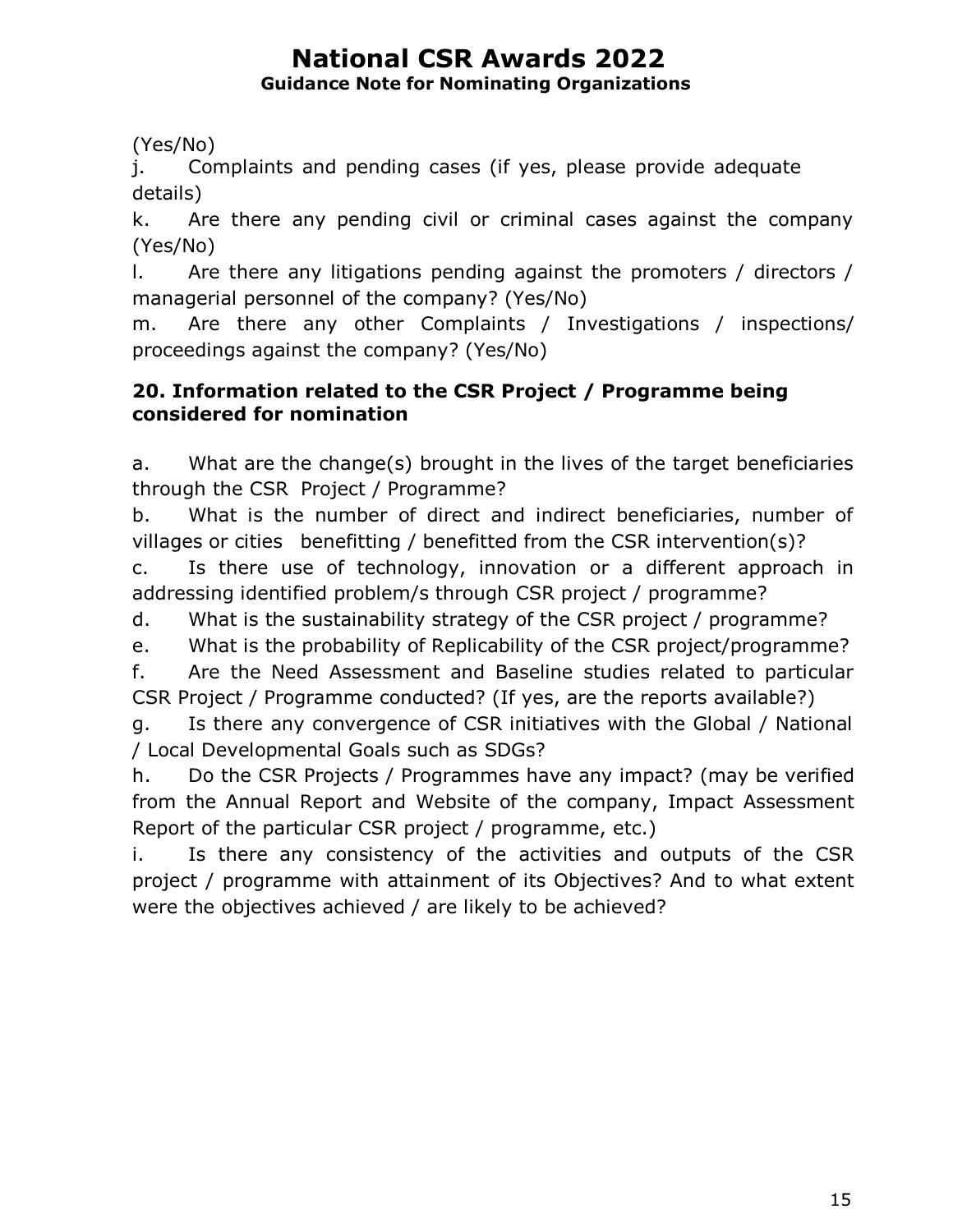**Guidance Note for Nominating Organizations**

**Annexure – B**

#### **NATIONAL CSR AWARDS 2022**

#### **Form for Nomination**

*(This Form is to be used by Nominating Organizations for making Nominations to be submitted in online mode on [www.csr.gov.in](http://www.csr.gov.in/))*

#### **Section – A: Category of the award in which being nominated**

#### **Select appropriate category and sub-category within it:**

#### **Category I -Corporate Awards for Excellence in CSR:**

Sub-Categories-

- A. Companies having eligible CSR Spend equal and above Rs.100 Crores.
- B. Companies having eligible CSR Spend equal and above Rs.10 Crores and less than Rs.100 Crores;
- C. Companies having eligible CSR Spend equal and above Rs.1 Crore and less thanRs.10 Crores; and
- **D.** Companies having eligible CSR Spend below Rs.1 Crore.

#### **Category II - CSR Awards for CSR in Aspirational**

#### **Districts/ Difficult Terrains:**

Sub-Categories-

- A. Northern India
- B. North-East India
- C. Eastern India
- D. Western India
- E. Southern India

*If Category 2 is selected, then the following questions are to be responded:*

- *Mention Name of the District(s) if applying under Category 2 (CSR Awards forCSR in Aspirational Districts / Difficult Terrains…………………………………………*
- *Mention Name, Telephone, Email of the Nodal officer of Aspirational District CSR Programme / project of Company (if any)*

*Name:*

*Telephone:*

*Email:*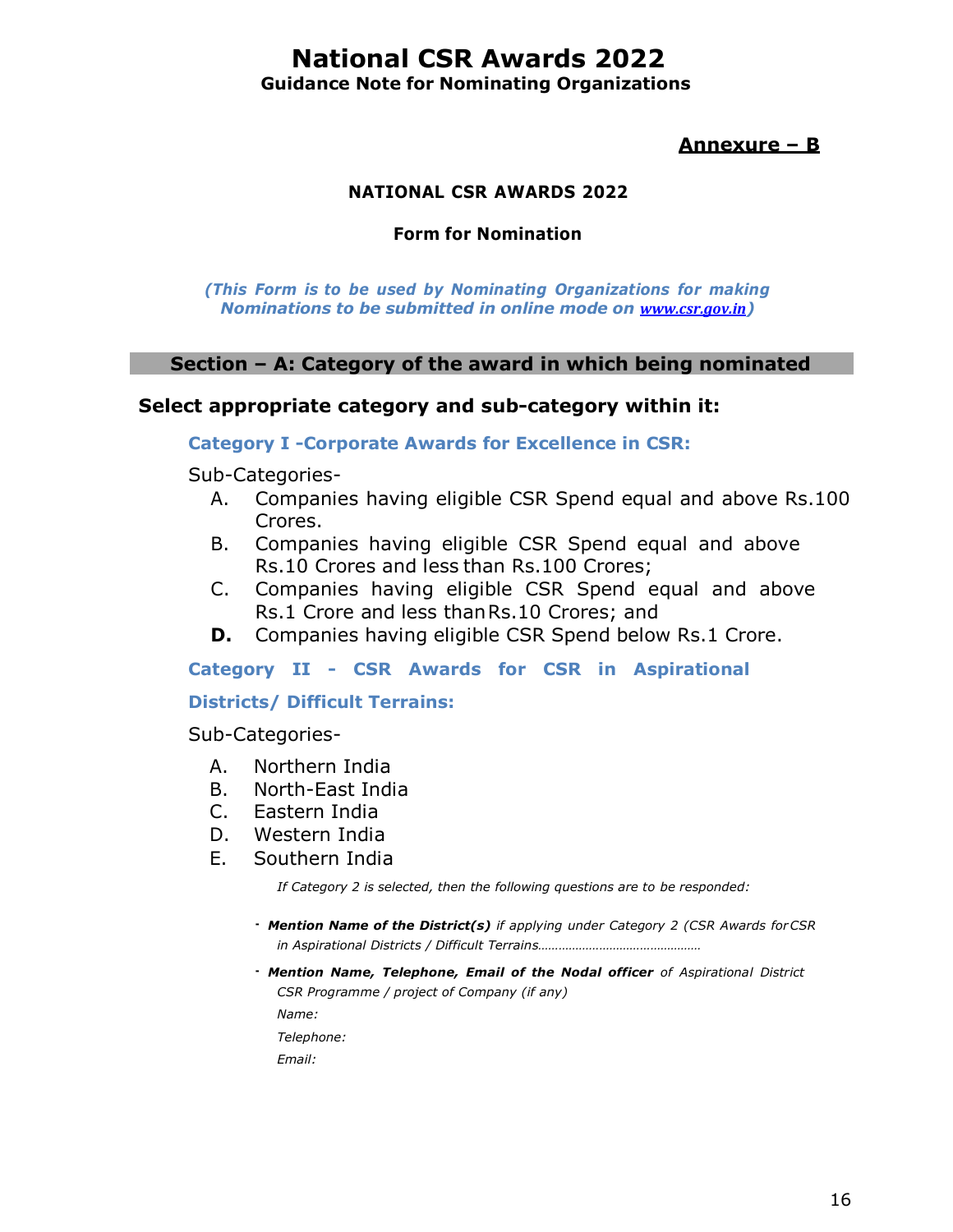**Category III - CSR Awards for Contribution in National**

#### **Priority Areas:**

Sub-Categories-

- A. Education
- B. Skill Development and Livelihoods
- C. Agriculture and Rural Development
- D. Health, Safe Drinking Water and Sanitation
- E. Environment, Sustainable Development and Solar Energy
- F. Women and Child Development
- G. Technology Incubation
- H. Promotion of Sports
- I. Slum Area Development
- J. Heritage, Art, and Culture
- K. Support to Differently Abled

#### **Section – B: Company specific Information**

- 1. Name of the Company:
- 2. CIN:
- 3. Name of the CSR Head / Nodal Officer / Link Officer:
- 4. Designation:
- 5. Official Landline No.:
- 6. Mobile No.:
- 7. Official Email:
- 8. Alternate Email:
- 9. Prescribed CSR Amount and Actual CSR Spent:

| S.N./ F.Y. Particulars |                              | 2018-19 | 2019-20 | <b>Total</b> |
|------------------------|------------------------------|---------|---------|--------------|
| a                      | <b>Prescribed CSR Amount</b> |         |         |              |
| b                      | Actual CSR spent             |         |         |              |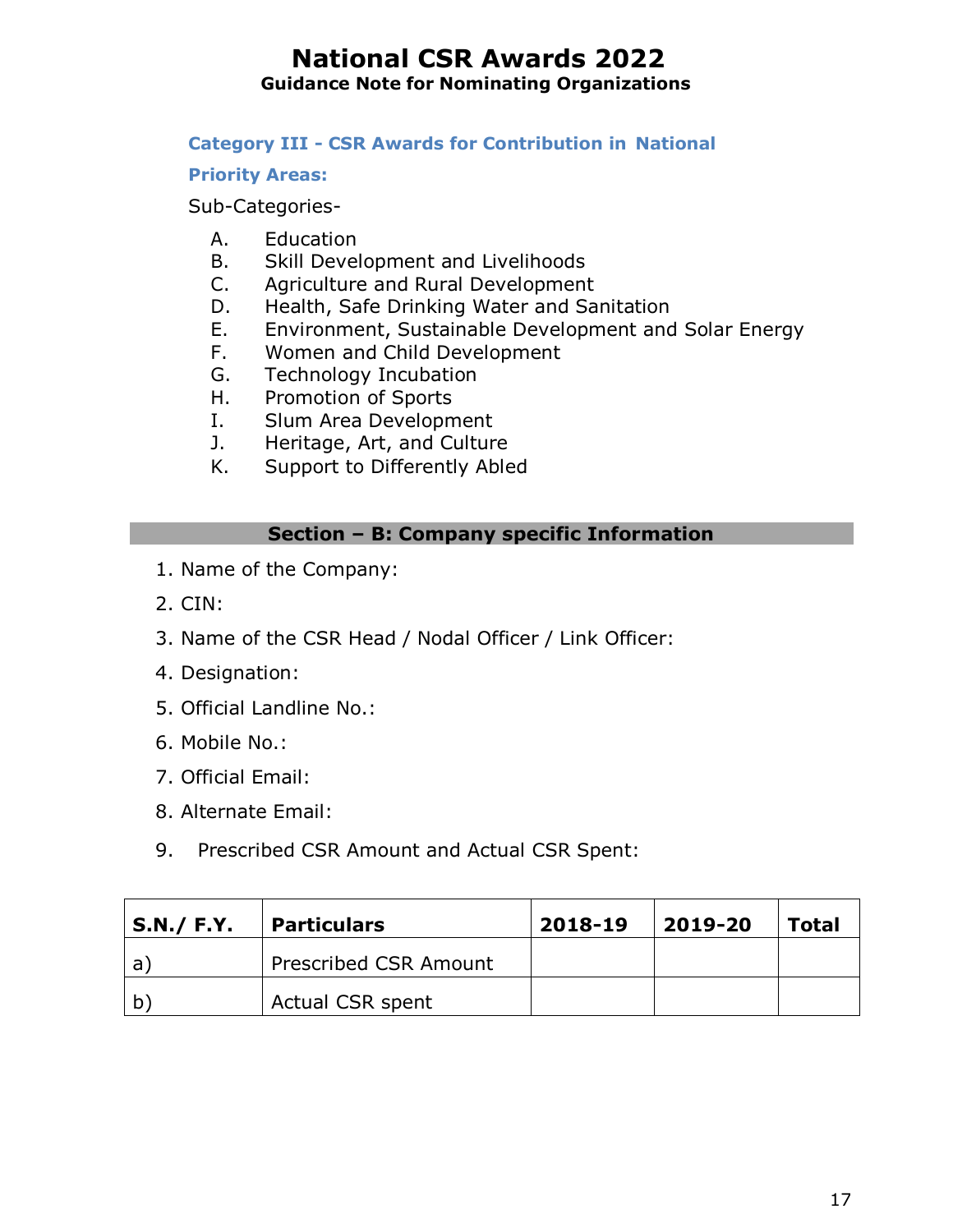#### **Section - C: CSR Project / programme specific information**

| $10.$ CSR $-$<br>Programme details:<br>Project / |                                                                       |                                                                                                                                                                                                                 |                                                              |                                                                                   |                                                                                                                                                                         |                                                                                                                                                                             |  |  |
|--------------------------------------------------|-----------------------------------------------------------------------|-----------------------------------------------------------------------------------------------------------------------------------------------------------------------------------------------------------------|--------------------------------------------------------------|-----------------------------------------------------------------------------------|-------------------------------------------------------------------------------------------------------------------------------------------------------------------------|-----------------------------------------------------------------------------------------------------------------------------------------------------------------------------|--|--|
| Q.N                                              | 10.                                                                   | 11.                                                                                                                                                                                                             | 12.                                                          | 13.                                                                               | 14.                                                                                                                                                                     | 15.                                                                                                                                                                         |  |  |
| S.N                                              | Name<br>the CSR<br>project<br>$\sqrt{ }$<br>program<br>me             | of $ $ Key<br>Central<br>of<br>Focus<br>the<br>Project /<br>Program<br>me<br>as<br>per<br>Schedule<br>VII<br>(mention<br>sr.<br>no.<br>and<br><b>of</b><br>name<br>the<br>category<br>under<br>schedule<br>VII) | Whether<br>implement<br>ed in<br>project<br>mode<br>(Yes/No) | Duratio<br>n /<br>project<br>ed<br>duratio<br>n of the<br>project<br>in<br>months | Amount<br>allocated<br>CSR  <br>for<br>Project<br>being<br>nominated<br>in Financial<br>Years<br>2018-19<br>$2019 -$<br>and<br>20<br>201<br>201<br>$8 - 19$<br>$9 - 20$ | Amount<br>spent<br>on<br>the<br><b>CSR</b><br>Project<br>being<br>nominated<br>in Financial<br>Years<br>2018-19<br>2019-<br>and<br>20<br>201<br>201<br>$8 - 19$<br>$9 - 20$ |  |  |
|                                                  |                                                                       |                                                                                                                                                                                                                 |                                                              |                                                                                   |                                                                                                                                                                         |                                                                                                                                                                             |  |  |
|                                                  | (Upto 3 projects / programmes may be submitted only under Category 1, |                                                                                                                                                                                                                 |                                                              |                                                                                   |                                                                                                                                                                         |                                                                                                                                                                             |  |  |

Corporate Awards for Excellence in CSR)

- 16.CSR project / programme and its impact, innovation, sustainability, scalability, and replicability carried out by the company. (*The impact of CSR programme / project would be considered upto 31.03.2021 i.e. between 01.04.2018 to 31.03.2021*). (500 words)
- 17.How the CSR project / programme were conceptualized? Was it based on particular baseline / need assessment? Is it aligned with larger developmental goals? (200 words)